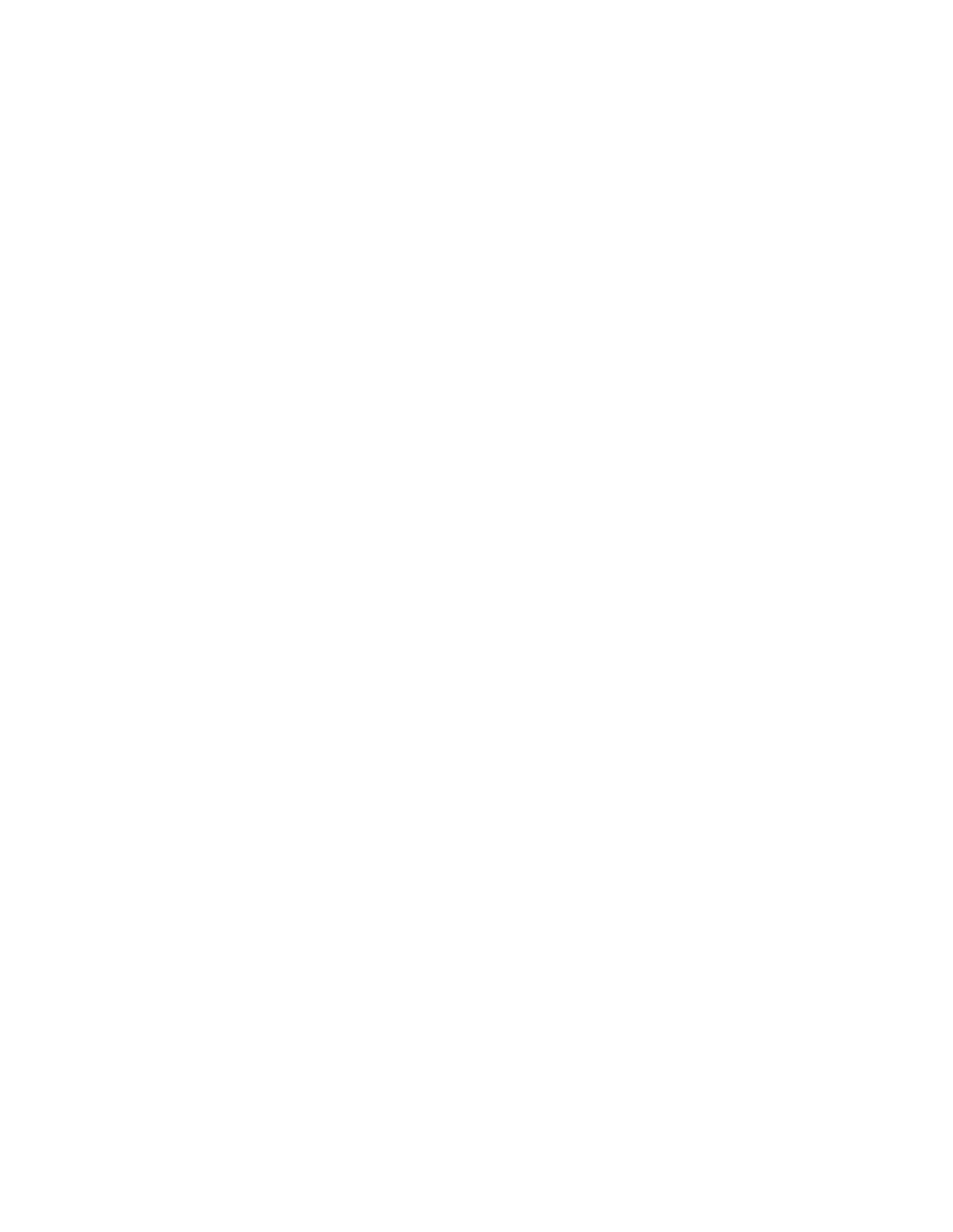# **Comprehensive Economic Development Strategy | Executive Summary** *A blueprint for Indy's economic future*

As part of the Indy Chamber's ongoing efforts to make the metropolitan area as attractive and supportive as possible for small business growth, existing business expansions, and new business relocations, a Comprehensive Economic Development Strategy (CEDS) process was initiated in partnership with the City of Indianapolis, the Central Indiana Council of Elected Officials (CICEO) and other regional partners, including financial sponsor JP Morgan Chase.

Through honest and well-informed assessments of the region's competitive position and economic growth, this process has resulted in a new, holistic strategy aimed at helping the region focus economic development resources in a manner that maximizes efficiency and effectiveness, enhances prospects for quality growth, and increases prosperity for business and workers in the Greater Indy Region.

# **A New Strategy for a New Economy**

The CEDS planning process began in 2014, with a steering committee of 100+ corporate, civic and elected leaders. Led by national economic development consultants, Market Street Services, the group solicited input from thousands of employers, policymakers, and residents throughout the following year.

The findings confirmed that economic success wasn't dictated by the most generous tax breaks. Prosperous regions focused on the bigger picture: Appealing to talent, encouraging innovation and entrepreneurship, and making progressive investments in education, infrastructure and other business priorities.

True collaboration on the corporate, civic and philanthropic communities are vital to remaining competitive on these fronts. Peer metropolitan regions like Denver, Charlotte and Nashville are seeing the results of this collaboration; Indianapolis, in order to remain competitive, must follow suit. This means blurring county lines and political boundaries and fostering a collective environment of people working together - from C-Suite to Main Street – for the betterment of the Greater Indy Region's economic future.

The CEDS was completed in four phases:



# Competitive Assessment

The first phase of the CEDS process began with a comprehensive Competitive Assessment - a thorough review of the region's key strengths, weaknesses, opportunities, and challenges. This assessment examined the region's trends along three areas of distinction – People, Prosperity, and Place – benchmarking regional performance to peer metropolitan areas, the state, and the nation.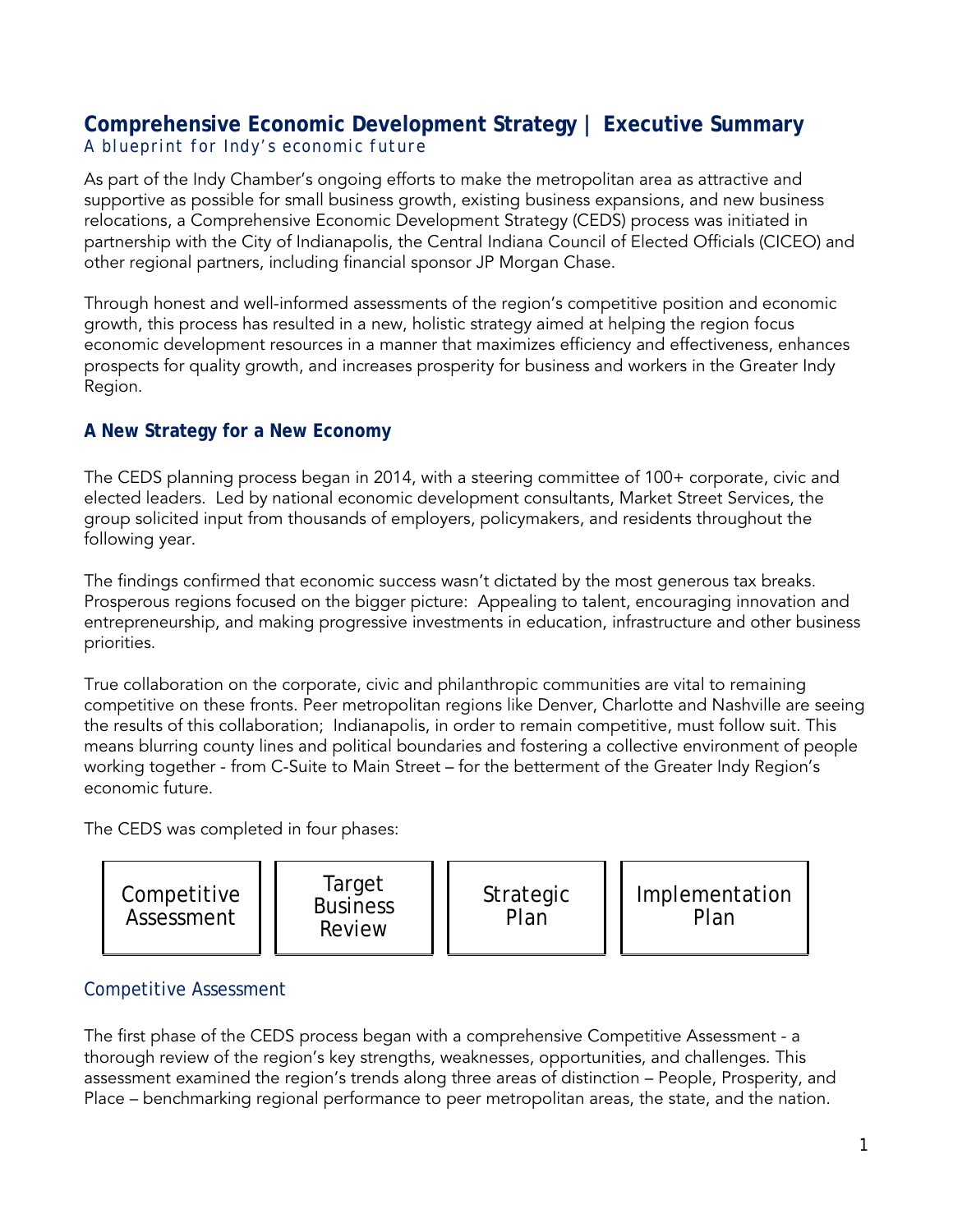This critical first step was vital in understanding the Greater Indy Region's position among the competition and the issues the Indy region faces in an increasingly competitive environment for new jobs, talent, and business investment. It examined a wide variety of demographic, socioeconomic, economic, and quality of life indicators to tell a story about the region and uncover the key strengths, weaknesses, assets, and challenges that must be leveraged and addressed in order to support a more vibrant future.

This quantitative analysis was complemented by a tremendous amount of community input received from interviews, focus groups, and a public survey. In total, more than 2,100 residents, workers, and businesses from the Greater Indy Region shared their input to inform the CEDS.

#### Findings from the CEDS Competitive Assessment

*BRAND:* First and foremost, the assessment shed light on the lack of a unified Indy brand. Some residents and community leaders believe that a lack of common identity is a key impediment to the Greater Indy Region's future economic growth and prosperity.

*"A lack of common identity is a key impediment to the Indianapolis region's future economic growth and prosperity."* 

Many metropolitan areas throughout the nation have embraced a single, common identity that projects their region into the national and global consciousness. Although community brands and perceptions are relatively trivial in the realm of community improvement and economic development, they often reflect deep associations with a place and can shape future perceptions. And in a world where the competition for talent is as fierce today as the competition for jobs, regions are increasingly mindful of the ways in which they are perceived – positively and negatively – by the outside world.

*PEOPLE:* Additionally, the Competitive Assessment evaluated an Indy region that continues to add new residents, with Marion County capturing an increasingly large share of regional growth over the course of the last decade. It is a region that has successfully attracted and retained residents, but migration patterns illustrate that most of these individuals are coming from other parts of the state of Indiana. In order to continue sustainable growth, the region must work to attract residents from outside the state.

*EDUCATION:* And while the region is preparing for investments in early childhood education and is home to considerable higher education assets, it's adult population has not elevated educational attainment rates at a time when the competition is making considerable progress. These trends, coupled with job growth that is somewhat concentrated in sectors paying below average wages, has resulted in a decade of little to no real (inflation-adjusted) income growth.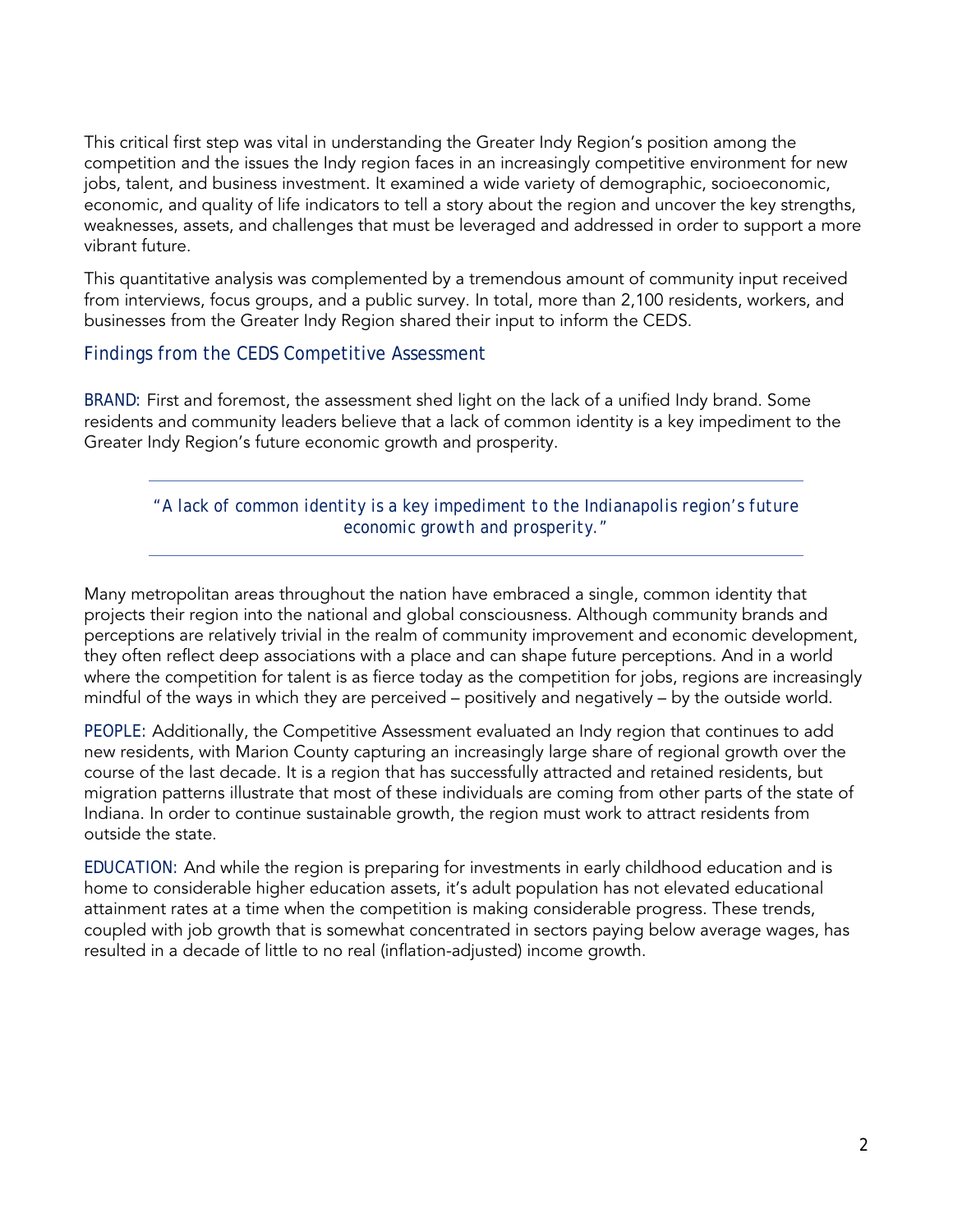

FIGURE 9: EDUCATIONAL ATTAINMENT OF ADULTS AGED 25+, INDIANAPOLIS REGION (2013)

If the Greater Indy Region community is to elevate incomes by way of higher-wage job creation, and attract the kinds of individuals that can help build an emerging startup culture, it will need to continue to invest in the elevation of adult education and skills attainment, as well as quality of life attributes that are attractive to younger and more highly-educated workers.

## Target Business Review

The second phase of the CEDS launched a Target Business Review. This review was a critical step in understanding the Greater Indy Region's potential to create new jobs and wealth for its residents through targeted economic development activities.

Manufacturing and logistics have been the backbone of the region's economic playbook for decades. With a ready, trained workforce and centralized location, these industries saw major growth and expansion for decades in Central Indiana. Now, new industries are emerging and technologies are changing to meet these often fast-paced demands. As these industries adapt to change, so too must the strategy by which metros prepare, grow and recruit their target industries.

Communities across the country are pursuing differentiated economic development strategies that seek to support the development of targeted business sectors which may benefit from specific competitive advantages afforded by the community, its location, and its asset base. These targets are segments of the region's economy where competitive advantages exist, prospects for future growth are greatest, and return on investment is likely highest.

For decades many communities and their economic development organizations have exclusively associated economic development with business recruitment. While the recruitment of new companies is an important component of any targeted economic development program, it is only one leg of the stool. The growth of regional economies and their target business sectors are overwhelmingly driven by existing businesses and entrepreneurs.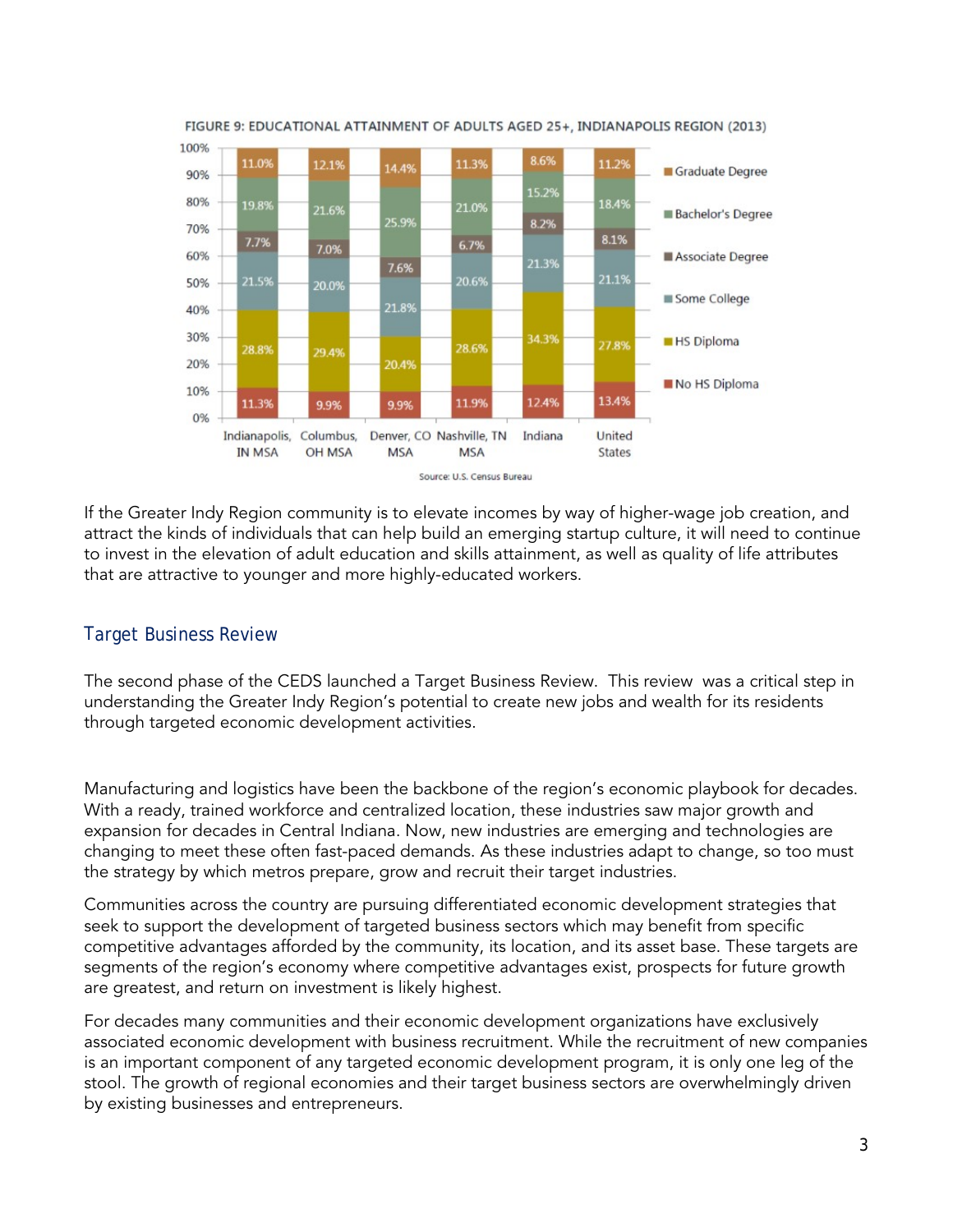It is no surprise the study found tremendous overlap in the sectors of economic activity that are currently being targeted at the state, regional, and local level, with overwhelming support for and pursuit of life sciences, manufacturing, and logistics activities. While the region is home to certain concentrated manufacturing subsectors, there is value in continuing to pursue a diversified set of manufacturing activities that provide important middle-skill employment opportunities.

There also seems to be broad acknowledgement that information technology and services are rapidlyexpanding, both nationally and regionally; it is a sector whose growth requires significant strategic attention if this growth, and associated economic impacts are to be maximized. It is also a sector whose growth could also support other regional objectives such as the retention of college graduates.

Through an intense analysis of the Greater Indy Region's industries, assets and more, five areas - life sciences, manufacturing, logistics, information technology, and sports - reflect the region's core, clustered economic activities. Each cluster is supported by a few existing sector strengths. These reflect the region's areas of historical strength and concentrated employment which, in many cases, is supported by the presence of one or more major anchor employers.



THE INDY REGION'S TARGETED APPROACH TO TECHNOLOGY-DRIVEN ECONOMIC DEVELOPMENT

It is clear that the region's leadership is committed to a collaborative approach to regional economic development that emphasizes the role of technology development and innovation in promoting the region's long-term prosperity. Accordingly, the conceptual framework of this CEDS also incorporates a set of niche technologies for which the Indy region is currently, or is poised to become, a market leader in terms of research, development, and commercialization.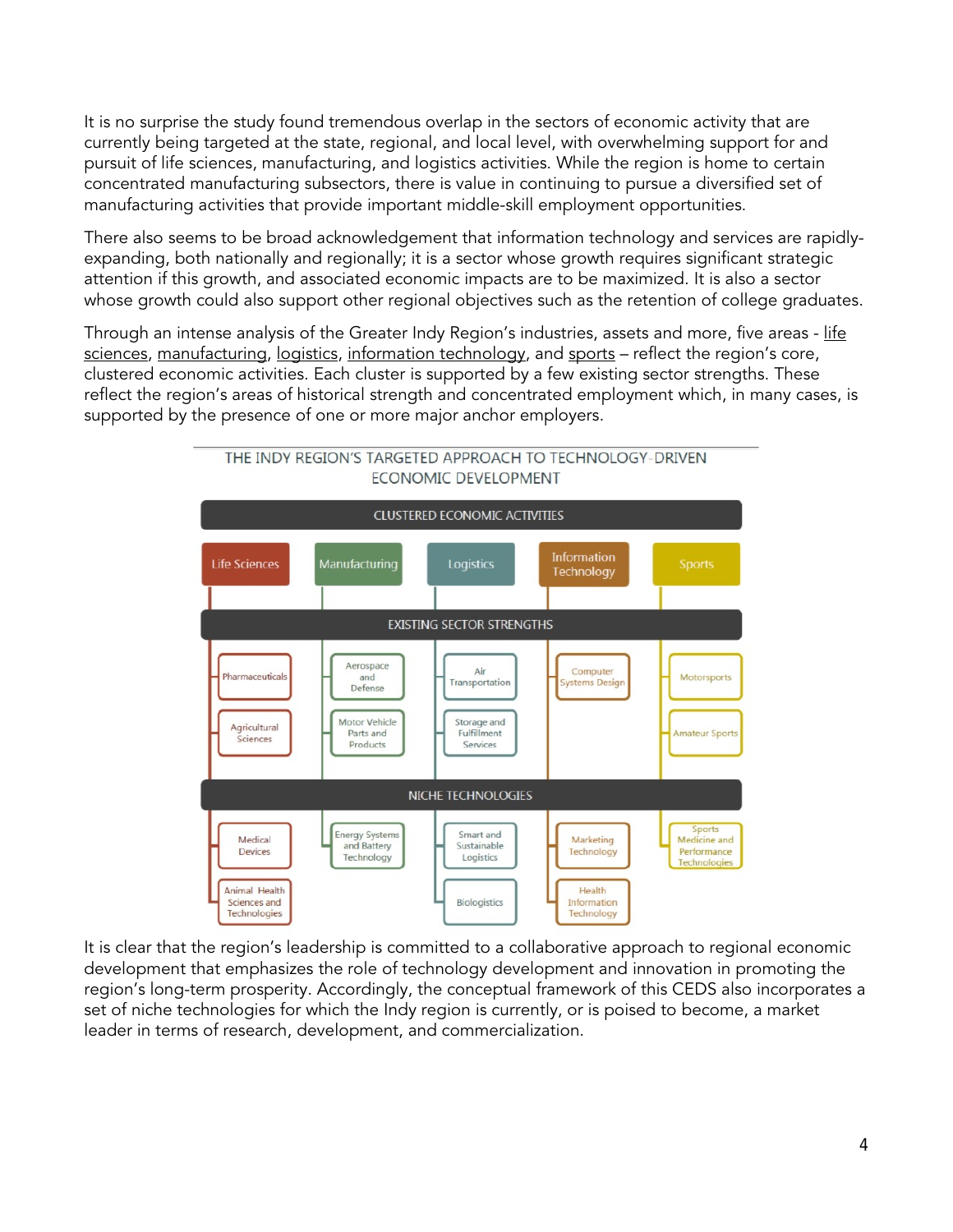Collectively, these existing sector strengths and niche technologies are supported by an immense amount of existing assets and initiatives. It is clear that the region has supported, and intends to continue supporting a targeted approach to technology-driven economic development.

# **A Strategic Plan Forward**

The Greater Indy Region has much of which to be proud, particularly our strong economic growth at a time when many of our neighboring and nearby Midwestern metropolitan areas face economic stagnation and decline. But there are many challenges the region must overcome if we seek to become the well-educated, innovative, and highly livable region that so many have described in their vision for the future of the region.

The Competitive Assessment drew attention to issues such as the region's struggles to carve out a positive image and identity that reflects what the region has to offer and is differentiated from historical connotations associated with the state of Indiana. It illustrated the struggles the region has endured in recent years in elevating educational attainment levels and attracting and retaining top talent from outside the state. It provided evidence of the lack of a widespread entrepreneurial culture and support system, despite some well-known entrepreneurial success stories. And it acknowledged the influence of specific transportation assets and deficiencies that shape the region's livability and competitiveness for corporate investment and young talent.

These themes – issues related to image and identity, education and workforce, innovation and entrepreneurship, and livability and connectivity – were also pervasive in the review of challenges facing the region's target business sectors. While all target sectors are impacted by these issues in some manner, some sectors are more keenly sensitive to and focused on certain issues, such as innovation within the context of Life Sciences, workforce in the context of Manufacturing and Information Technology, transportation connectivity in the context of Logistics, and image and identity within the context of Sports. The Target Business Review also revealed the immense capacity that currently exists in sector-focused initiatives throughout the region and state.

The need for a collaborative, cooperative approach to strategic economic development planning and implementation was abundantly evident in the CEDS Competitive Assessment and Target Business Review. After assessment of these findings, four primary pillars emerged as the foundation to the region's collaborative, cooperative approach to regional economic development: talented and welleducated workers, innovative and entrepreneurial businesses, well-connected and attractive places, and a vibrant and inviting image.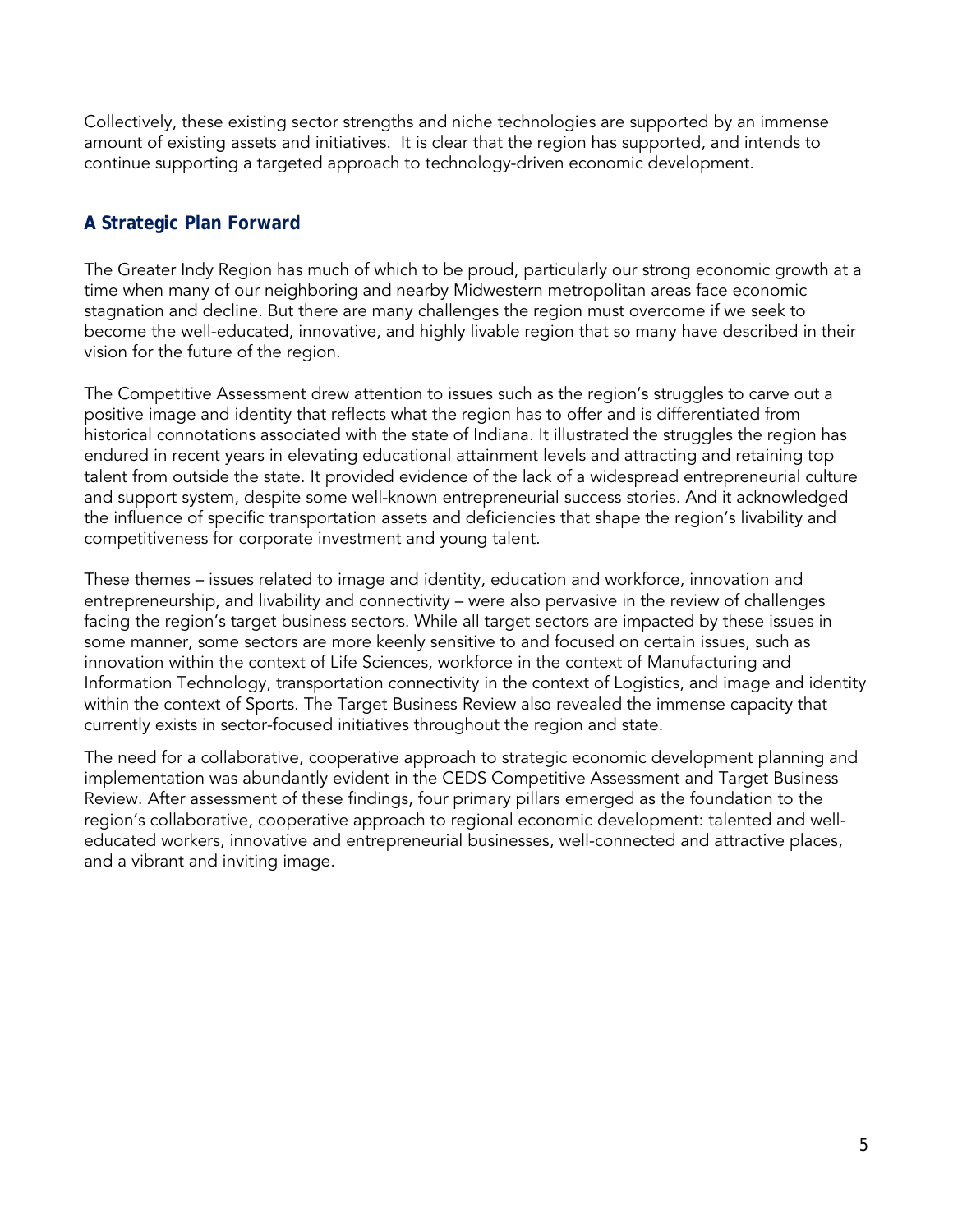

**OUR STRATEGIC FRAMEWORK** 

The CEDS Strategic Plan offers specific regional objectives that partnering organizations, communities and others should work toward in efforts to boost the metro's economic competitiveness. Specific tactics outlined throughout provide a framework by which the Greater Indy Region can realize opportunities and utilize existing assets in order to meet the needs of current residents and companies, while boosting the region's image through a unified brand and quality and connected places.

#### Educated & Talented Workers

- Invest in the next generation through early childhood education (pre-K).
- Promote youth interest in growing careers in target business sectors.
- Improve high school graduation rates and college readiness.
- Ensure target sectors are supported by necessary training and degree programs.
- Retain our best and brightest college graduates.
- Attract top talent from around the world.

The region can and must work to implement strategies aimed at keeping, attracting and developing talent. Specific tactics outlined in this strategy show investment in multiple stages of talent development. Investment in long term funding solutions for early childhood education, 21<sup>st</sup> Century technology and production training for high school students, and increasing opportunities for college students to engage and invest in community are all definite avenues by which the Greater Indy Region can reinforce a talented, stable workforce for future investment.

#### Innovative & Enterprising Business

- Develop a culture that encourages and celebrates entrepreneurship.
- Provide necessary support services and an environment for businesses to thrive.
- Increase access to capital to support startup growth.
- Encourage technology transfer and applied research partnerships.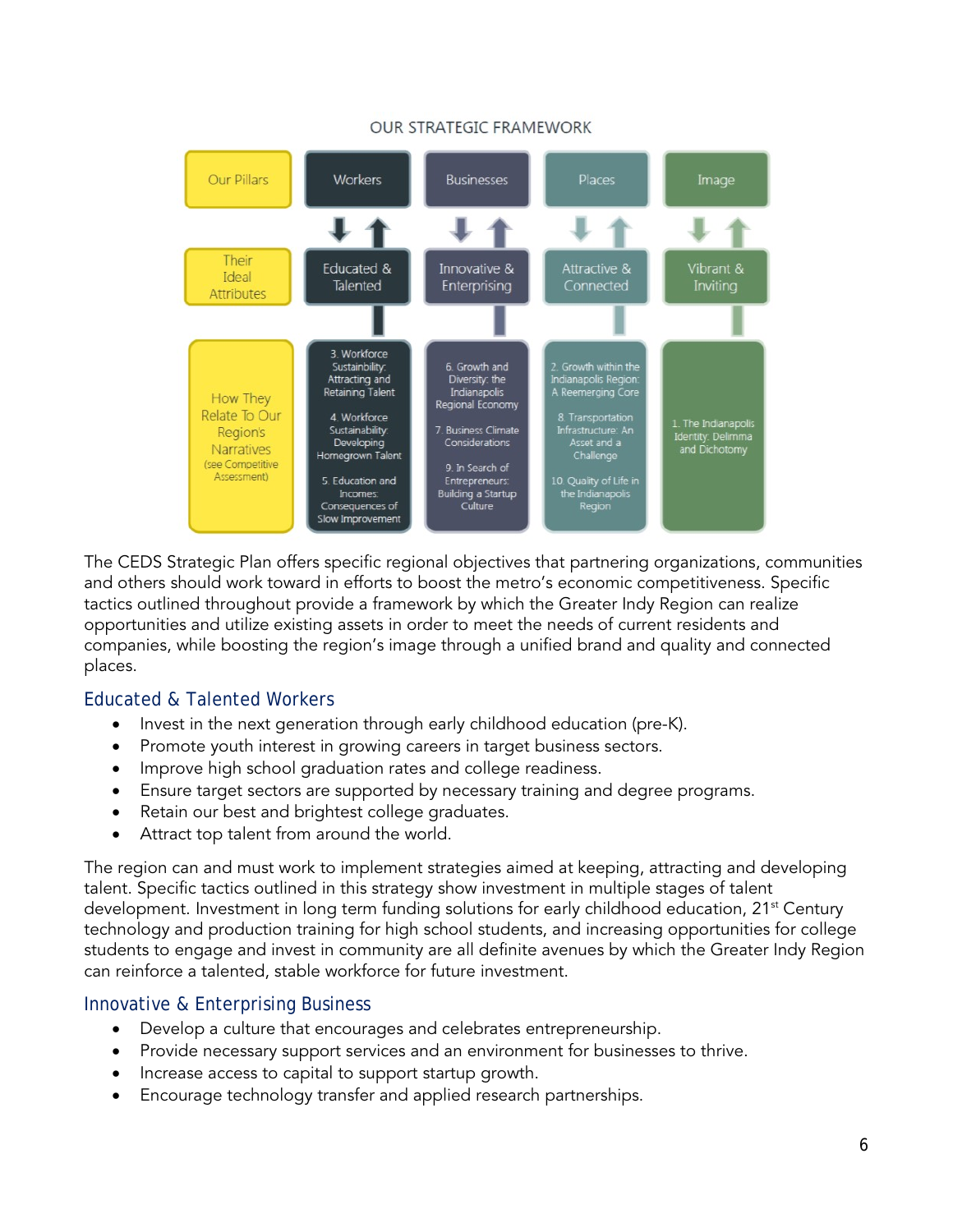- Help existing businesses expand in the Indy region.
- Attract new business in targeted sectors.

The entrepreneurial environment in Indy has seen significant growth over the past decade. From the evolution of the Business Ownership Initiative to Launch Fishers, The Speak Easy and more, innovators and small business owners of all shapes and sizes are finding opportunities to utilize this growing support network to launch and expand their businesses.

The idea behind the Innovative and Enterprising business pillar was born from this momentum and outlines ways the Indy Chamber and others can add to the existing resources available, while providing opportunity for increased access to capital for small-to-medium-sized enterprises (SMEs).

From establishing a physical and virtual front door for entrepreneurial support to advancing the Indiana Biosciences Research Institute and the development of 16 Tech and other innovation districts throughout the region, the opportunities to shed light on Greater Indy's innovative class are numerous.

One such tactic includes opening the doors for local supply businesses to tap into large corporate contracting. Coined the "Billion Dollar Challenge," this program aims to recapture \$1 billion of the roughly \$94 billion in business expenditures that leaves the Greater Indy Region each year by helping existing companies identify local alternatives to non-local suppliers of goods and services.

This, in addition to launching the region's first Export Strategy – currently underway by the Indy Chamber, in partnership with The Brookings Institution and JPMorgan Chase – opens the door for SMEs to tap into business growth opportunities on a larger, even global scale.

Another consistent tactical theme throughout the strategic plan is growing access to capital. Recommendations include expanding the Indy Chamber's current microlending program and forming a Capital Alliance of stakeholders to expand opportunities for angel, venture, and other forms of investment for Greater Indy firms.

# Attractive & Connected Places

- Improve the efficiency and effectiveness of existing public transportation networks and plan for future expansion.
- Invest in alternate transportation modes and personal mobility options for commuters, students, and visitors.
- Promote and leverage our advantages in air cargo capacity and road connectivity.
- Support necessary investments in roadway and intermodal infrastructure.
- Support the development of corridors of commerce, community, and culture.
- Redevelop brownfields and industrial sites, and prepare new shovel-ready sites.

To be truly successful in attracting and retaining top talent, Greater Indy must create places where educated workers want to live, and their employers want to do business. This means embracing quality of life initiatives, encouraging neighborhood revitalization and the walkable urban preferences of millennial workers.

With a major focus on transportation options, this strategy understands the transition of a new generation of workers who prefer to be less car-dependent. Recommendations include a collaborative and proactive approach to future transportation planning so people can more easily get from place to place.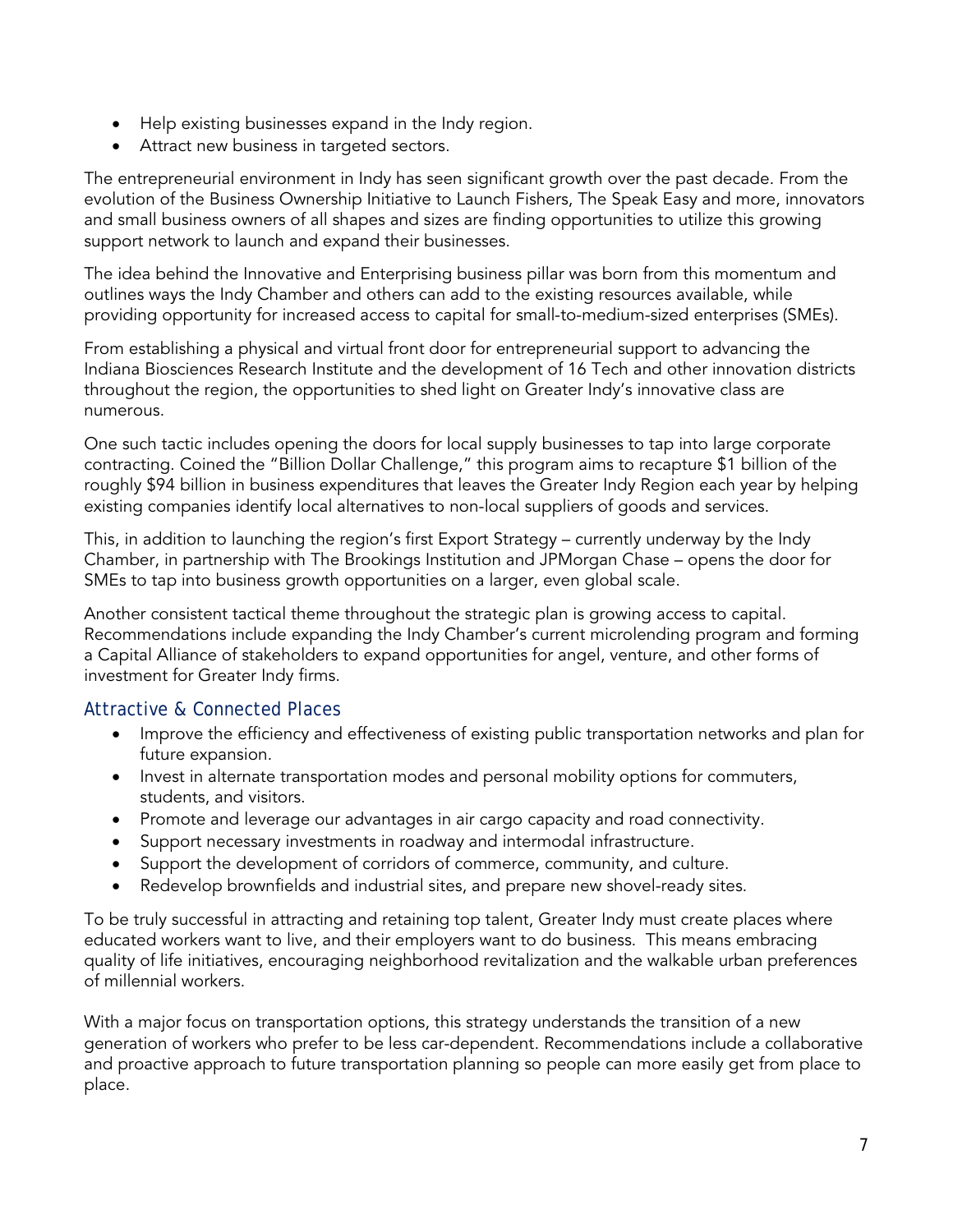Additionally, the need to quality public spaces has proven to be attractive to residents and visitors. Spaces like the Indianapolis Cultural Trail are proof that quality public spaces can spur private investment in surrounding neighborhoods. This strategic plan recommends an expansion of this model to include spaces that compliment regional arts, culture, entertainment and sports amenities to include regional trails, transit corridors and other development around regional anchor institutions.

## Vibrant & Inviting Image

- Build an internationally recognized brand.
- Build local pride and emphasize inclusivity so that our residents can be our best ambassadors.
- Garner national positive media attention.
- Effectively market the region to businesses, investors, residents, and visitors.

As mentioned, many metropolitan areas throughout the nation have embraced a single, common identity that projects their community into the national and global consciousness – ultimately helping attract visitors, businesses, and prospective residents. The assessment process of this CEDS made it apparent that Indy lacks a strong unified identity among residents. Specifically, entrepreneurs expressed a desire for a strong message that could resonate with those engaged in various aspects of startup culture, while young professionals wished for a strong brand so that their friends and family will stop asking them with a puzzled look: "why do you live in Indianapolis?"

Identifying and projecting a distinct, positive image is a crucial part of the region's continued evolution as a globally competitive metropolitan area. One thing is for certain: a contrived brand is never a successful brand. Developing common themes will take time.

This pillar lays the groundwork for a strategic, collaborative regional marketing program that seeks to fulfill multiple objectives. There are many organizations actively engaged in marketing and promoting the region today to various audiences, from economic development organizations that market to companies and site selectors to convention and visitors bureaus that market to visitors. But what the region lacks is a coordinated effort that seeks to develop and promote a shared brand identity and common messaging to various audiences when relevant, and differentiated tactics to other audiences when appropriate. These audiences include potential residents, businesses and visitors.

## **Support. Collaborate. Succeed.**

As regional economic development has evolved with more proactive strategic planning and greater organizational capacity across the country, a few common attributes of successful implementation efforts have emerged. Chief among them is an acknowledgement that "collaboration" and "regionalism" are more than just words or platitudes. Successful regions and regional economic development organizations identify areas where collaboration can promote efficiency and effectiveness in service delivery, and create mechanisms to ensure that such collaboration is embodied by the individuals and organizations that are tasked with implementation of a regional strategy. They rely on both volunteers and professional staff, and understand that neither can effectively implement a strategy in isolation. And in building effective working partnerships across organizational boundaries and between professional staff and volunteers, clear roles and responsibilities are defined.

Two principal leadership structures that will help advance implementation of the CEDS have been identified: